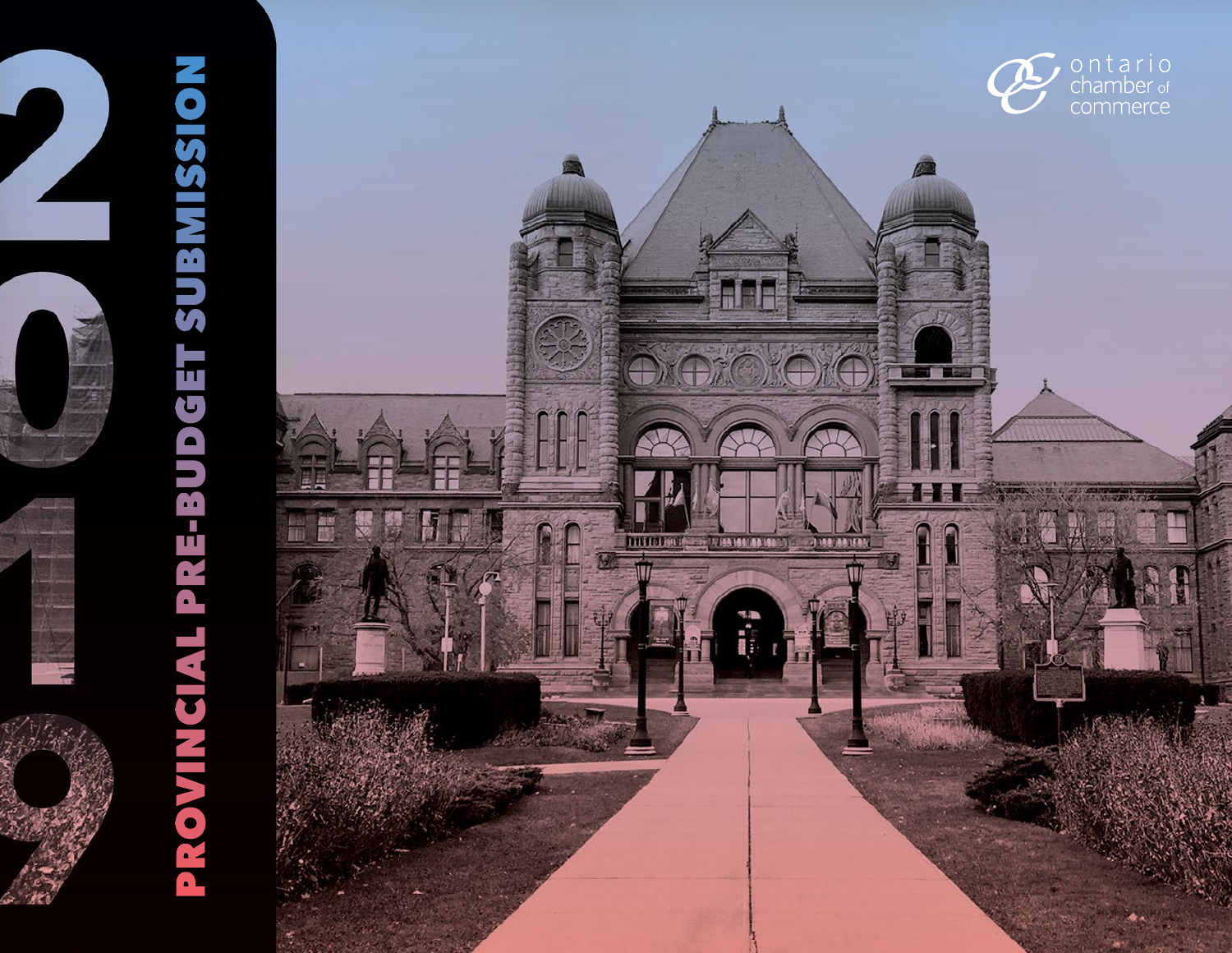### <span id="page-1-0"></span>ABOUT THE ONTARIO CHAMBER OF COMMERCE

For more than a century, the Ontario Chamber of Commerce (OCC) has been the independent, non-partisan voice of Ontario business. Our mission is to support economic growth in Ontario by defending business priorities at Queen's Park on behalf of our network's diverse 60,000 members.

From innovative SMEs to established multi-national corporations and industry associations, the OCC is committed to working with our members to improve business competitiveness across all sectors. We represent local chambers of commerce and boards of trade in over 135 communities across Ontario, steering public policy conversations provincially and within local communities.

Through our focused programs and services, we enable companies to grow at home and in export markets. The OCC provides exclusive support, networking opportunities and access to policy insight and analysis to our members. We also work alongside the Government of Ontario on the delivery of multiple programs and leverage our network to connect the business community to public initiatives relevant to their needs.



The OCC is Ontario's business advocate. ISBN: 978-1-928052-54-8

© 2018. Ontario Chamber of Commerce. All rights reserved.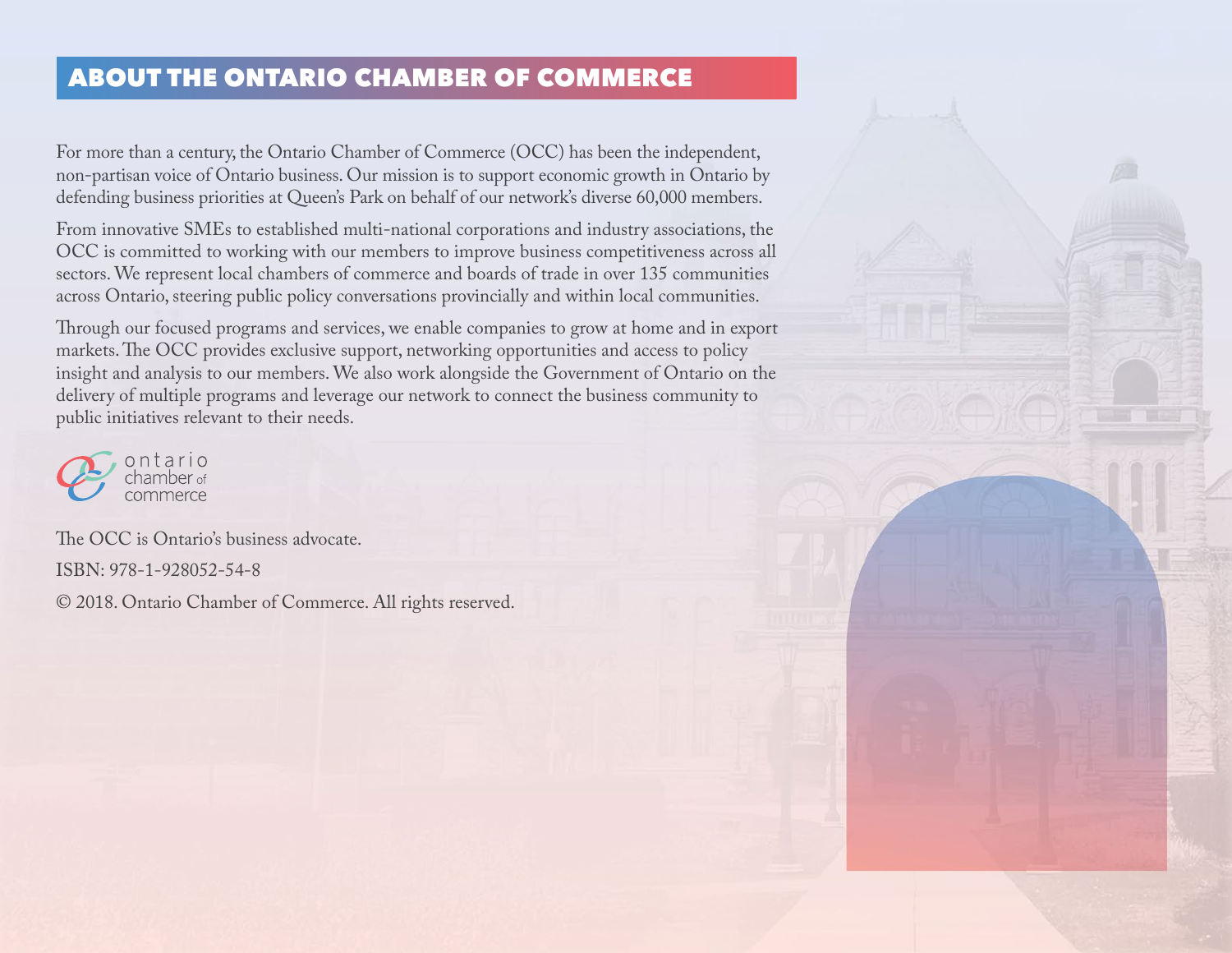# TABLE OF CONTENTS

| <b>ABOUT THE ONTARIO CHAMBER OF COMMERCE 2</b> |  |
|------------------------------------------------|--|
|                                                |  |
|                                                |  |
|                                                |  |
|                                                |  |
|                                                |  |
|                                                |  |
|                                                |  |
|                                                |  |
|                                                |  |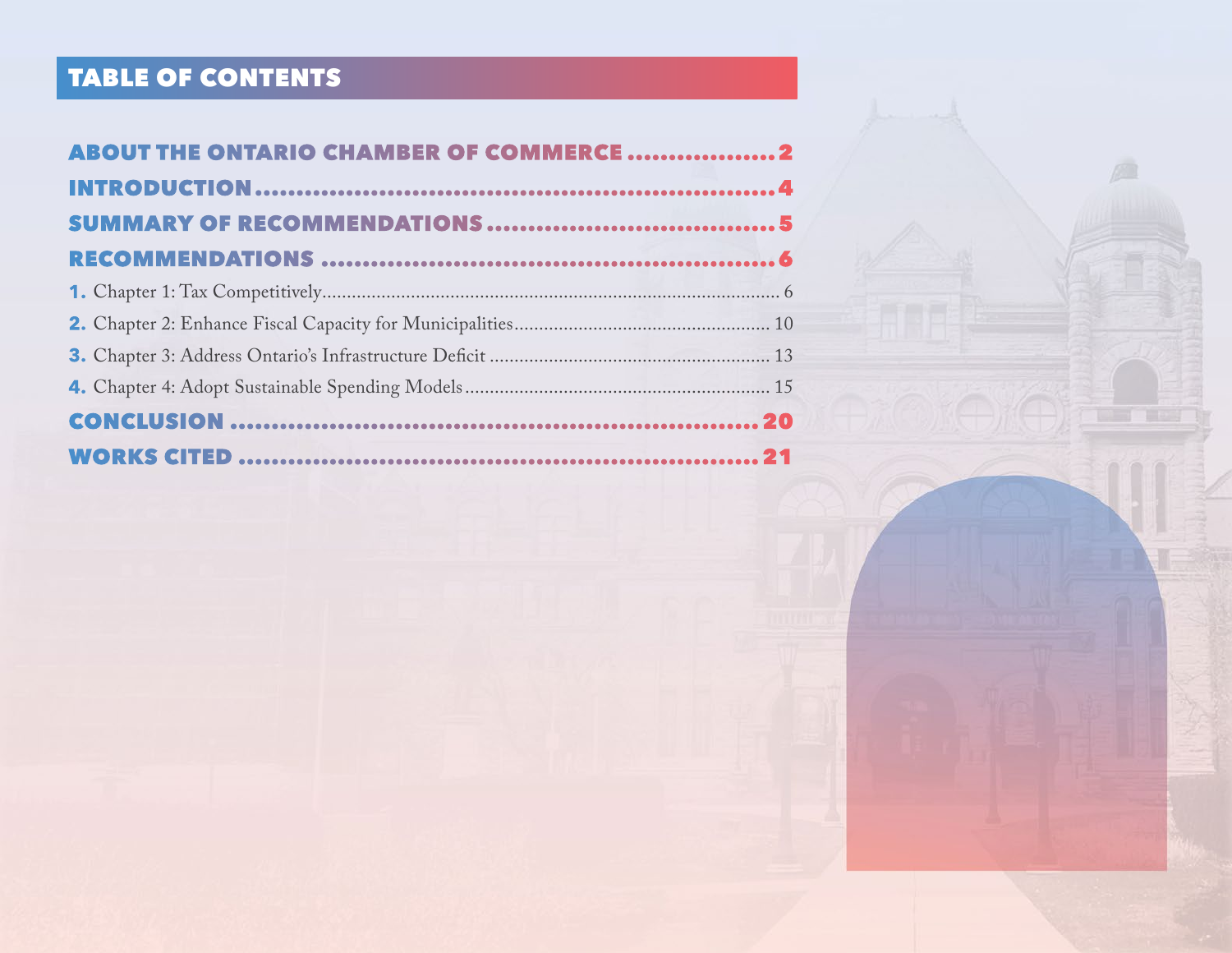### <span id="page-3-0"></span>INTRODUCTION

#### Minister Fedeli,

For more than a century, the Ontario Chamber of Commerce (OCC) has supported economic growth in Ontario by advocating for business priorities at Queen's Park on behalf of our diverse 60,000 members, including local chambers of commerce and boards of trades in over 135 communities across Ontario. As Ontario's business advocate, we would like to submit our recommendations in advance of Government of Ontario's 2019 Budget.

As of 2019, the size of Ontario's public debt has reached \$347 billion, with forecasted interest payments of \$12.5 billion to service that debt in 2018-19.1 The magnitude of Ontario's debt makes our province vulnerable to rising interest rates, reduces government's capacity to make productivity-enhancing investments, as well as places an unjustified fiscal burden on young Ontarians.

The OCC applauds your government for repeatedly affirming its commitment to the difficult task of restoring fiscal balance, beginning with Budget 2019. Going forward, we encourage the articulation of a detailed, transparent debt and deficit reduction plan as well as a timeline that will guide and inform future budgets.

In formulating a responsible debt and deficit reduction strategy, it is critical that Ontario's economic prosperity be at the forefront of all decisions. A thriving private sector is

the most important source of employment, innovation, and growth. Fostering a competitive policy environment will allow businesses to create high-quality jobs, contribute to skills development and knowledge creation, make strategic investments, and, ultimately, boost living standards for the people in Ontario.

Continued efforts to reduce regulatory red tape will go a long way in driving cost efficiency for both businesses and government, stimulating business investment and growth, and creating the conditions for sustainable economic prosperity in Ontario. To that end, we urge the Ontario government to deliver on its target of cutting red tape by 25 percent by 2022.

Fiscal balance is in the best interests of every Ontarian. With this shared objective in mind, the OCC has chosen to focus this 2019 Pre-Budget Submission on four key areas: taxation that restores competitiveness; fiscal capacity at the municipal level; investments to increase productivity, and reforms that stabilize public finances for the benefit of all Ontarians for years to come.

We look forward to working with the Government of Ontario on the successful implementation of its 2019 Budget in support of economic prosperity across the province. Sincerely,

buo lo

Rocco Rossi *President and CEO Ontario Chamber of Commerce*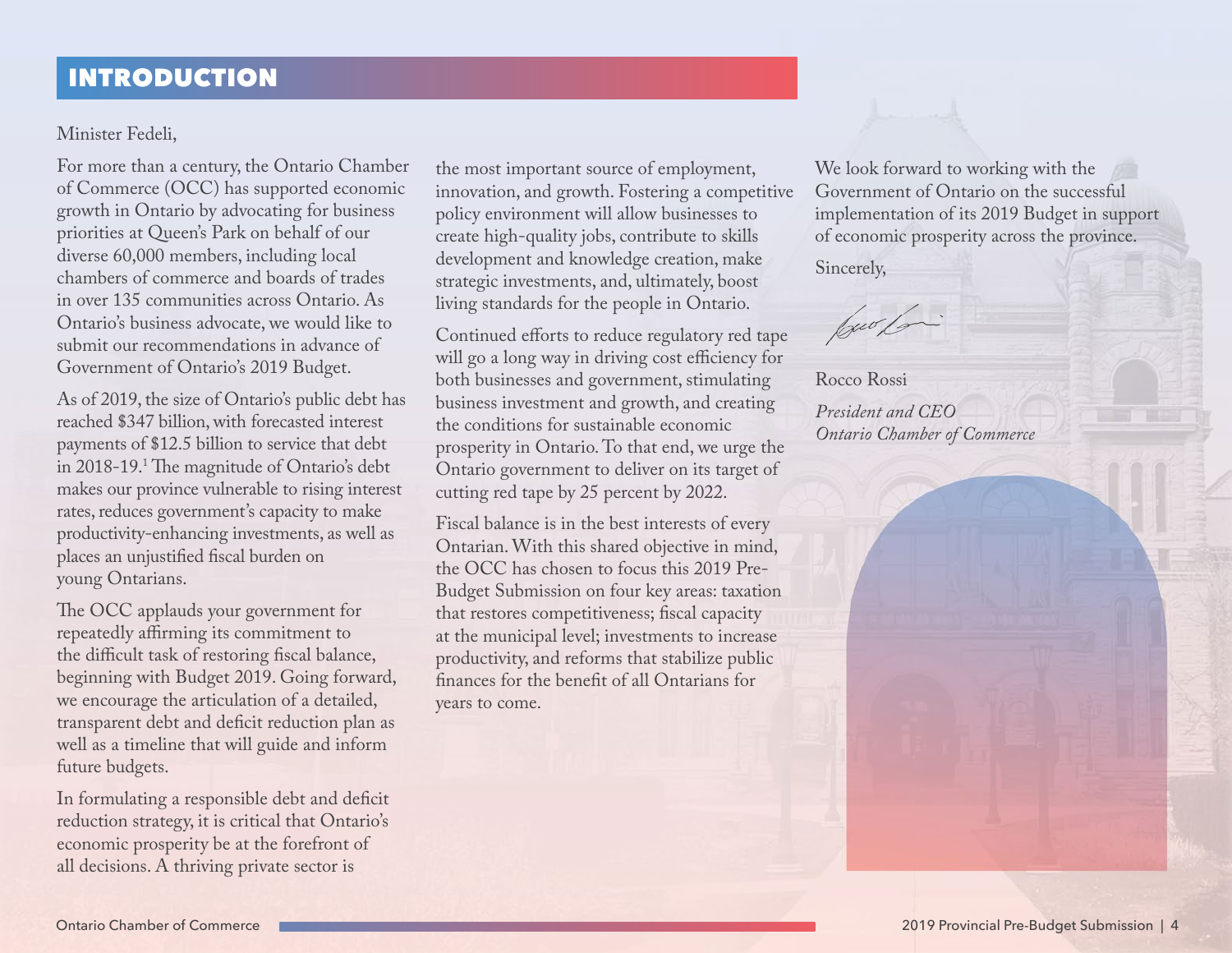## <span id="page-4-0"></span>SUMMARY OF RECOMMENDATIONS

#### **1. Tax Competitively**

- **a.** Establish tougher penalties for tax noncompliance.
- **b.** Create a variable small business deduction and delay taxation on corporate income growth to overcome Ontario's scale-up challenge.
- **c.** Maintain the current mining tax rates for remote, non-remote, and diamond mining operations.
- **d.** Preserve provincial tax exemptions on employer health and dental plans.
- **e.** Modify the Municipal Accommodation Tax to protect tourism industry competitiveness.

### **2. Enhance Fiscal Capacity for Municipalities**

- **a.** Gradually increase the Heads and Beds Levy on institutions.
- **b.** Fix the interest arbitration system for fire and police services.

#### **3. Address Ontario's Infrastructure Deficit**

- **a.** Leverage the private sector to expand broadband access.
- **b.** Restore passenger rail in Northern Ontario by partnering with the Canada Infrastructure Bank.

### **4. Adopt Sustainable Spending Models**

- **a.** Use value-based procurement to more effectively spend taxpayer money.
- **b.** Implement user-pay models and means testing for certain government services.
- **c.** Direct business support to where it is needed most.
- **d.** Leverage technology to increase public sector cost efficiency.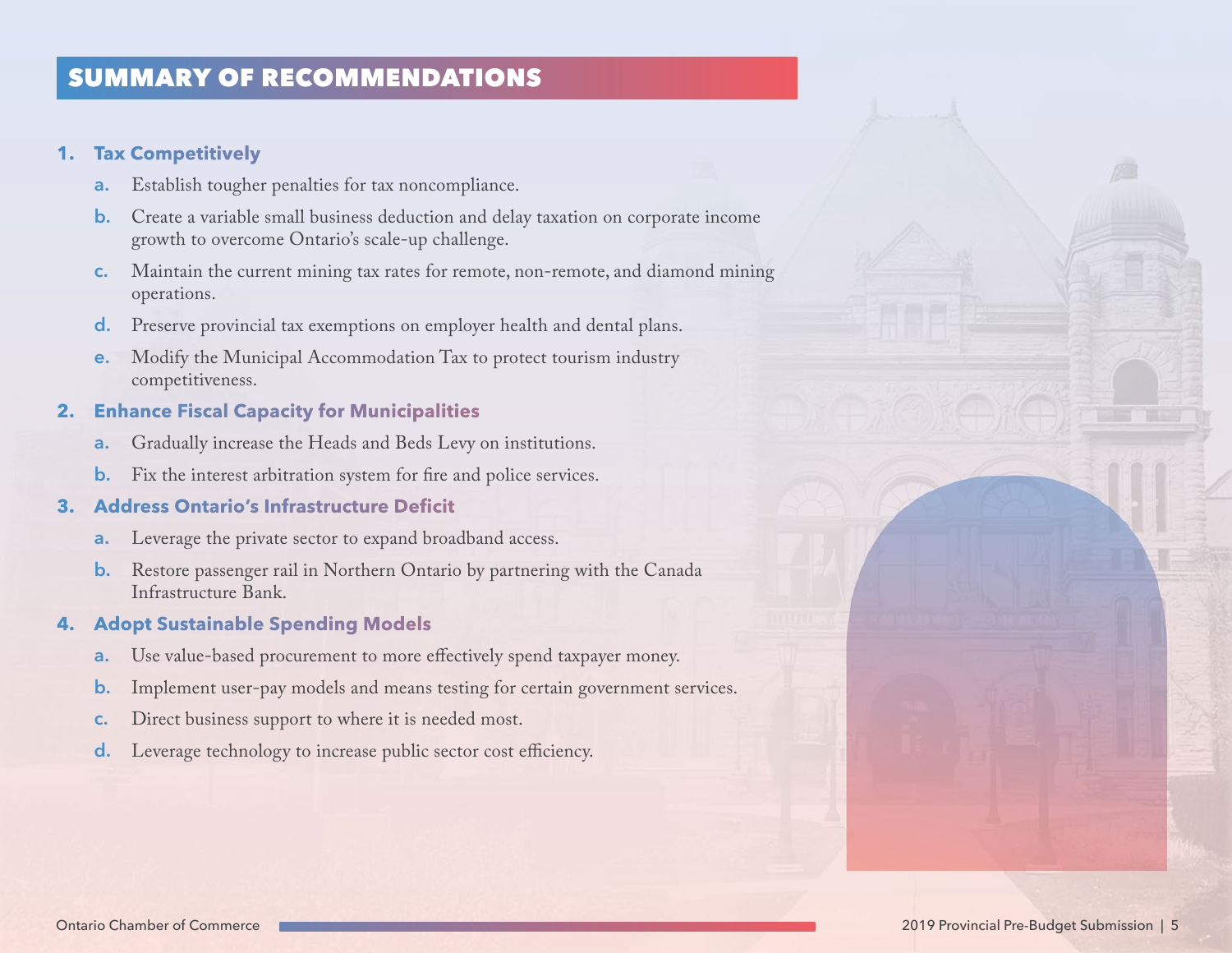### <span id="page-5-0"></span>**CHAPTER 1:** Tax Competitively

**1.** Last year, 48 percent of Ontario businesses indicated they were not confident about the province's economic outlook and 61 percent of those cited high tax rates as a reason.<sup>2</sup> Recent US tax reforms have further exacerbated those concerns by eliminating the favourable tax position that Ontario previously enjoyed. This includes, for example, lower corporate tax rates and regulations around accelerated depreciation, which allows businesses to expense more of their assets in the same year they are purchased.

In its 2018 Fall Economic Statement, the Government of Ontario recognized the need for a competitive tax system for businesses. We welcome the steps the Province has already taken to encourage private sector investment by committing to mirror the federal government's partial implementation of accelerated depreciation; reversing the previous provincial government's decision to scale back the Small Business Deduction for some businesses, and increasing the Employer Health Tax exemption to reduce the burden on private-sector employers.

Building a more competitive tax environment is critical to fuelling investment, innovation, and economic growth across Ontario, particularly in times of fiscal restraint. Indeed, the OCC understands the inherent difficulty in balancing the two objectives of debt reduction and competitive taxation. In light of this, we have identified taxation priorities for Budget 2019 that are focused on fiscal sustainability and long-term economic prosperity.

#### **a. Establish tougher penalties for tax noncompliance.**

Tax noncompliance is a substantial source of lost revenue for Ontario. According to EY Canada, Ontario's contraband tobacco market alone results in \$750 million per year in lost revenue.3 Without addressing tax noncompliance more aggressively, fewer and fewer Ontario residents and businesses will be paying the bulk of Ontario's taxes while those who do not pay continue to grow.

The government's 2018 Fall Economic Statement identified illegal tobacco as a major source of tax noncompliance, however, underground, untaxed economic activity is also prevalent in the lottery and gaming sector and in industries where cash transactions are common (such as automotive repairs and construction). It is soon likely to become an issue in the cannabis market as well.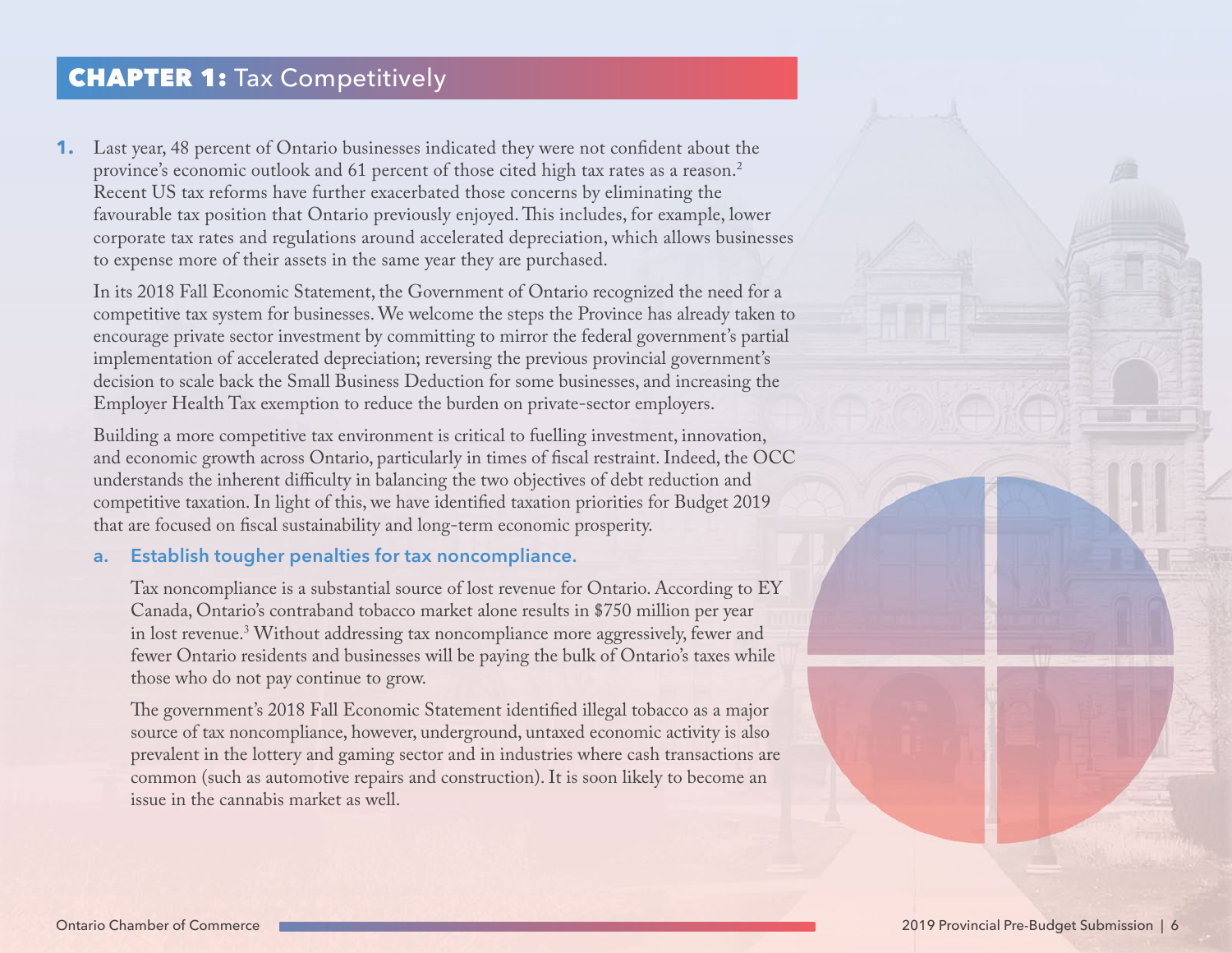The Ontario government should establish tougher penalties for noncompliance, coupled with intensified audits, for industries prone to underground activity. Initiatives taken to combat illegal tobacco–such as launching a tobacco enforcement grants program and maintaining the Provincial Tobacco Tax rates–can also be applied to other high-risk industries.

#### **b. Create a variable small business deduction and delay taxation on corporate income growth to overcome Ontario's scale-up challenge.**

A prosperous economy is one that encourages and enables firm growth. Although Ontario is home to an abundance of small and medium enterprises, they often face several obstacles to growth. As a result, Ontario has a smaller proportion of large firms relative to US states with similar industrial compositions.4 This limits the productivity and competitiveness of our province; larger firms take advantage of economies of scale, invest heavily in research and development (R&D), and generate proportionally greater export value and GDP.<sup>5</sup>

Ontario's scale-up challenge is partly a result of a tax system that does not incentivize small business owners to seek out opportunities for investment and growth. Restructuring some of these taxes could boost overall productivity at little or no cost to government.

In particular, the current structure of the Small Business Deduction (SBD) means companies are faced with a substantial rise in their corporate tax rate when their annual income increases above \$500,000. To address this challenge, the OCC recommends creating a variable SBD rate, instead of the existing flat rate, for businesses with an annual income below \$500,000. With a variable rate that increases gradually as revenue grows, small business owners will no longer be discouraged from actively seeking opportunities that will boost investment and firm growth. This reform should be tax neutral, such that total tax revenue generated before and after the change remains the same.

Additionally, we encourage the Province to exempt businesses' incremental income (additional earnings over the previous year) from the Corporate Income Tax in a given year. With this exemption in place, firms that are growing can reinvest more into their businesses. Eligibility could be restricted to target higher-growth firms by setting a threshold minimum rate of income growth over the previous year.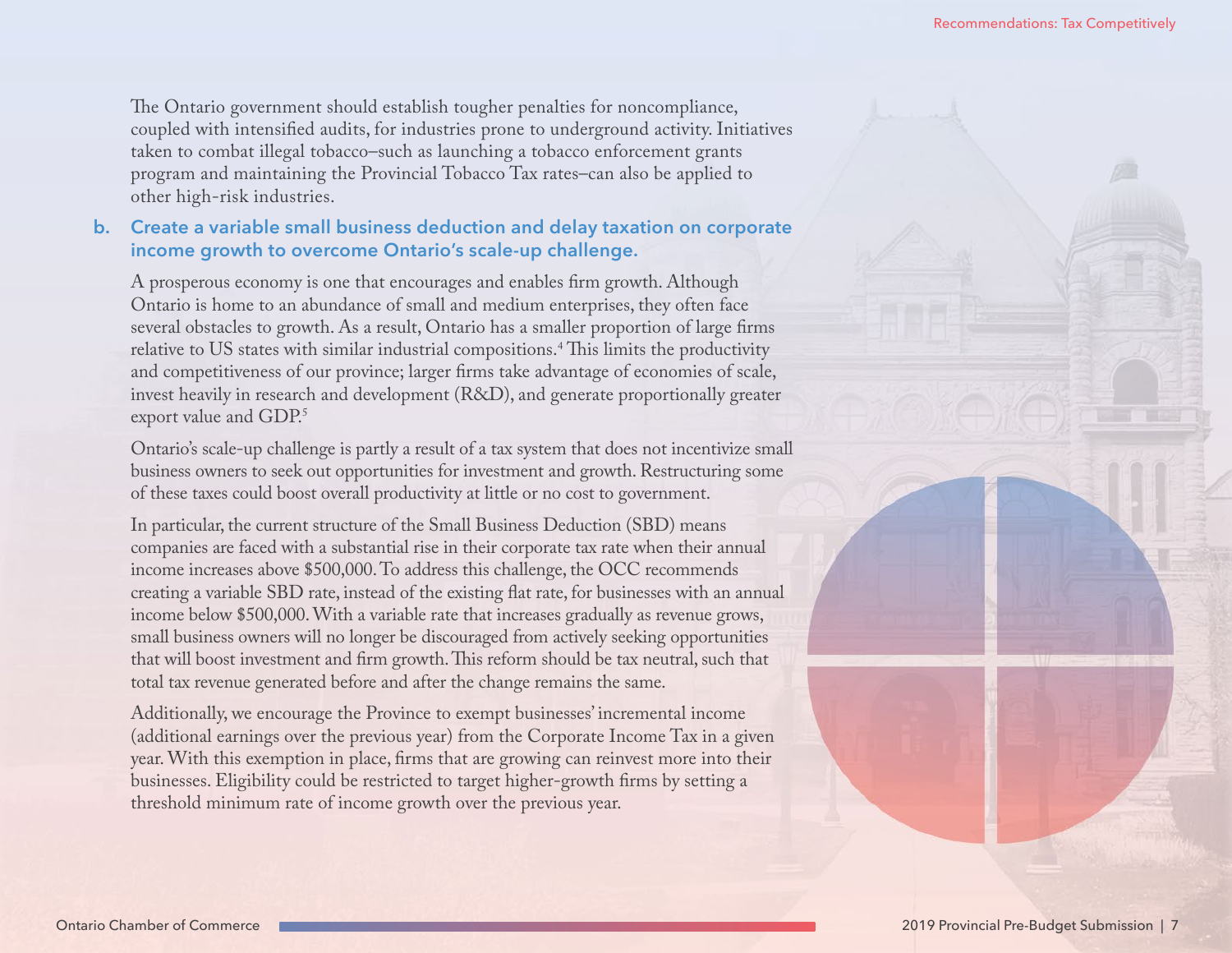#### **c. Maintain the current mining tax rates for remote, non-remote, and diamond mining operations.**

Ontario's mining industry is a significant contributor to the provincial economy, producing approximately \$10.6 billion in non-fuel minerals, accounting for more than a quarter of Canada's total value of mineral production, and serving as the largest privatesector employer of Aboriginal Canadians. In recent years, the Ontario government has faced pressure to increase the mining sector's tax rates as a means of addressing the provincial debt.

Ontario's mining sector is already facing headwinds by way of regulatory burdens and soaring energy rates. In 2016, Ontario slipped out of the top 15 mining jurisdictions in the world, falling to number 18 in the Fraser Institute's Annual Survey of Mining Companies.6 For an industry already challenged by rising costs, a heavier tax burden would only serve to further undermine the vitality of Ontario's mining sector. The OCC urges the Ontario government to maintain existing mining tax rates for remote, non-remote, and diamond mining operations as part of its broader strategy to support regional economic development in Northern Ontario.

#### **d. Preserve provincial tax exemptions on employer health and dental plans.**

When the province of Quebec decided to tax employer health and dental plans in the early 1990s, the added costs led to a 20 percent reduction in benefits offered by employers, and a nearly 50 percent decrease among small businesses.7 Very few workers replaced their workplace insurance with private health coverage.

In Ontario, a similar tax on benefit plans could cause millions of employees and their dependents to lose access to health insurance coverage.8 For many Ontarians, employer benefits are used to cover preventive services that keep people out of provincially funded hospitals and clinics. A reduction in workplace benefits would seriously impact public health and shift billions of dollars of health care costs to an already strained provincial health care system, in exchange for comparably minimal tax revenue.

Based on evidence from Quebec, the OCC urges the Government of Ontario to maintain tax exemptions on private health and dental plans.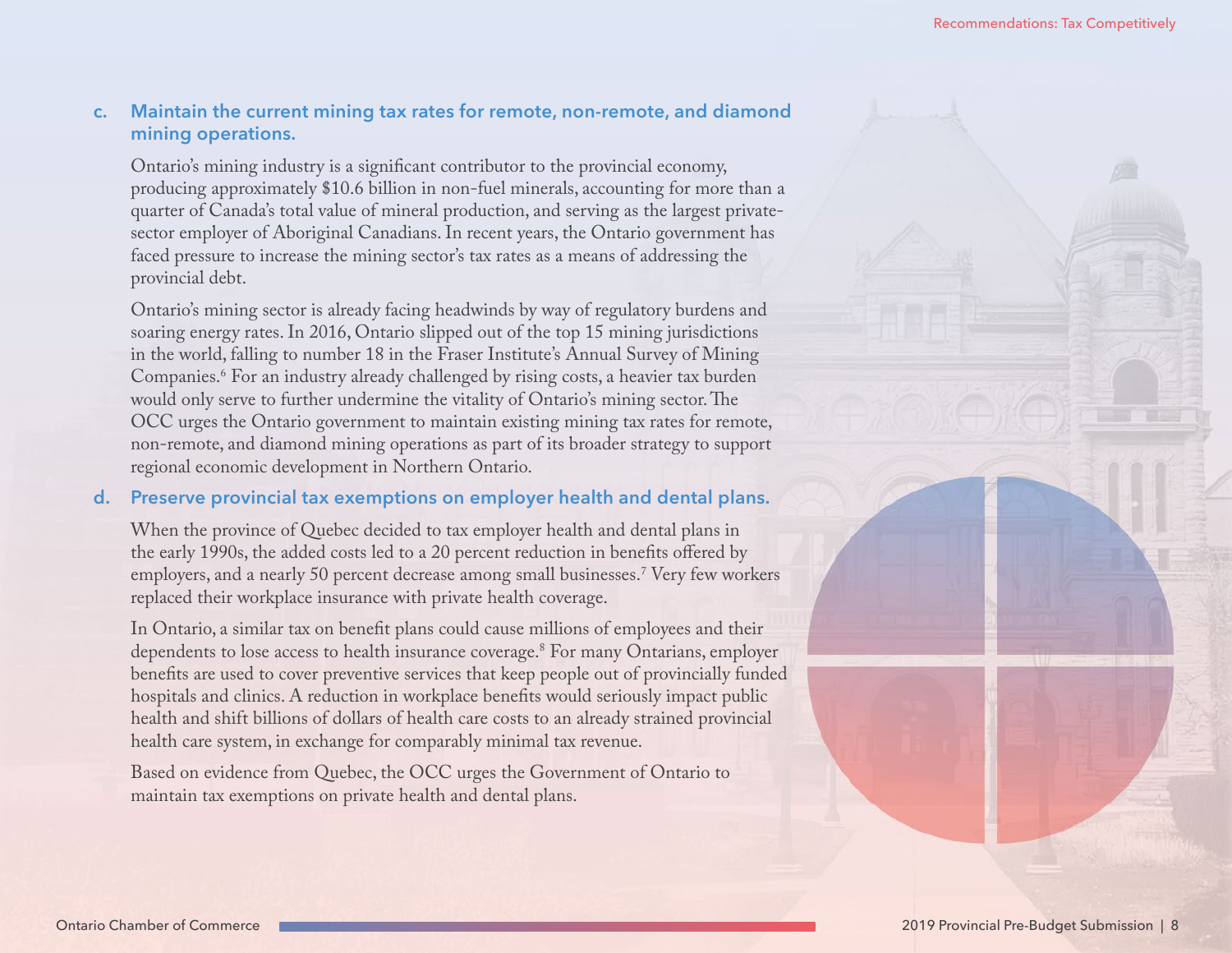#### **e. Modify the Municipal Accommodation Tax to protect tourism industry competitiveness.**

In December 2017, the Province of Ontario granted municipalities the authority to impose a Municipal Accommodation Tax on facilities that offer accommodation stays under 30 days.

This tax differs considerably from the Destination Marketing Program (DMP), a voluntary revenue-generating scheme that continues to exist in many municipalities. First, the tax is uncapped and non-voluntary, meaning that municipalities are free to impose it unilaterally and set the rate at any level they choose. The absence of a cap on this tax is a significant concern for the tourism industry, which already faces a series of challenges related to exchange rate fluctuations, global economic competition, and heightened border security.<sup>9</sup>

Second, unlike revenue from DMP fees, as little as 50 percent of Municipal Accommodation Tax revenues must go towards a non-profit tourism industry association, and businesses that are directly impacted by the tax have little spending oversight over those funds. This reduces the industry's ability to ensure that spending is allocated effectively to address new and ongoing challenges.

In order to protect tourism industry competitiveness, the OCC encourages the Ontario government to cap the Municipal Accommodation Tax at 4 percent. In municipalities where the DMP fee exceeds 4 percent, the cap should match that total and all funds should go towards the appropriate non-profit tourism organization. Additionally, we urge you to allow businesses that pay the Municipal Accommodation Tax in Ontario to participate in the oversight and distribution of the tourism-focused portion of revenues.

Tourism is an important driver of economic activity in Ontario, contributing over \$32 billion to the provincial GDP and supporting nearly 400,000 jobs.<sup>10</sup> Our recommended changes to the Municipal Accommodation Tax will ensure that the industry remains competitive and continues to be a source of economic prosperity for our province.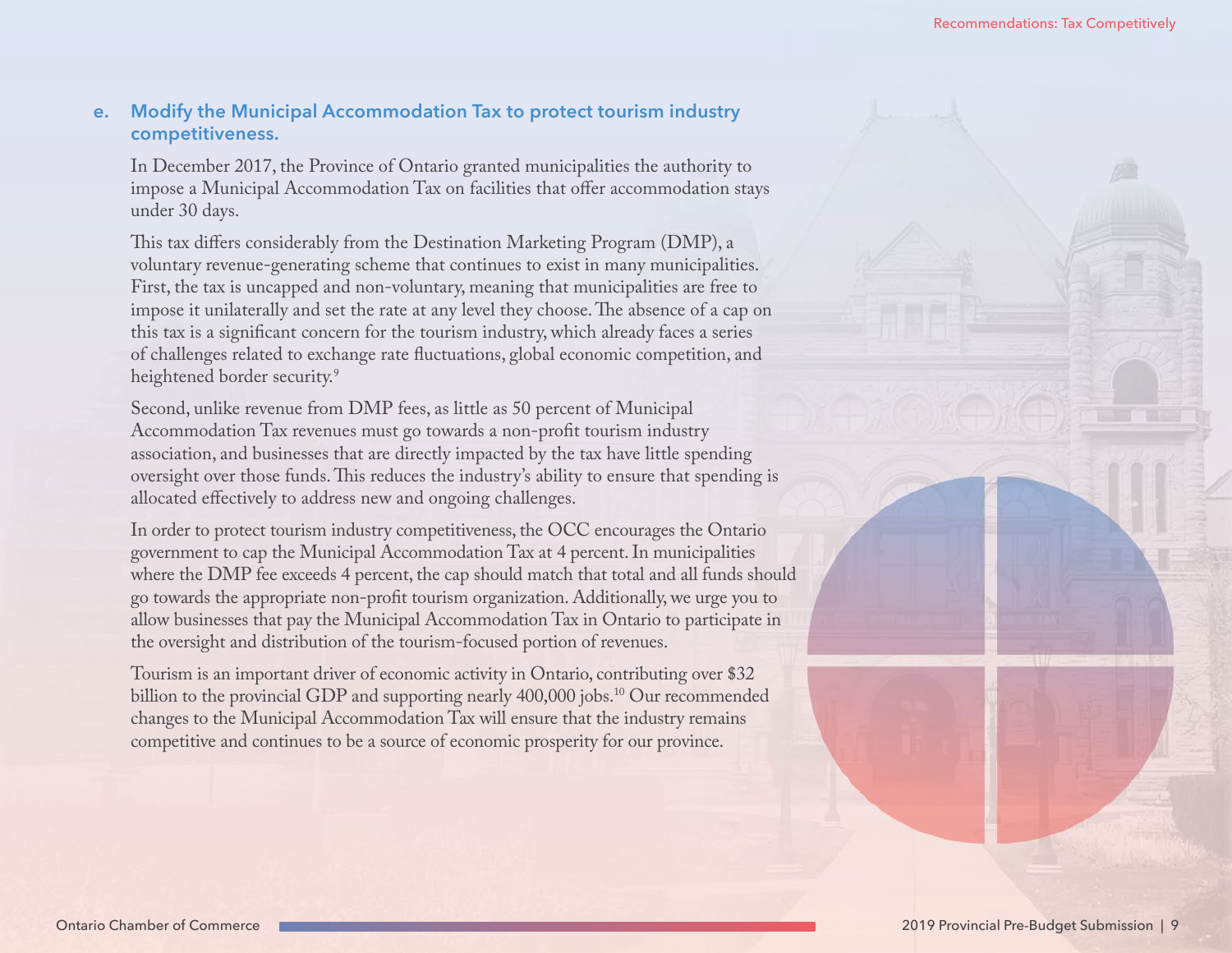### <span id="page-9-0"></span>CHAPTER 2: Enhance Fiscal Capacity for Municipalities

**2.** In its 2018 Fall Economic Statement, the Government of Ontario rightly recognized that municipalities have real, tangible impacts on the day-to-day lives of Ontarians. Supporting the fiscal capacity of municipalities is essential to ensuring that individuals and businesses across the province are provided with the conditions they need to prosper.

To that end, the OCC applauds the Province's commitment to provide municipalities with a portion of revenues from the federal cannabis excise tax to help offset the costs associated with new administrative and enforcement functions – an ask we had made in advance of legalization.

Given the importance of well-funded municipalities, it is important to recognize and continue alleviating the fiscal challenges that local governments face in Ontario. In 1995, in order to balance the provincial budget, the Ontario government began a process of "downloading" its responsibilities onto municipalities – including programs for child care, transit, housing, and public health. As revenue sources have not been sufficiently downloaded to fund these programs, municipal governments are faced with a multi-billion dollar funding gap that has led to service cuts and severe underfunding for essential projects like infrastructure.

Programs that are still running are often much less cost-effective than before, since municipalities often lack the human capital, economies of scale, experience, and market power present at the provincial level. Moreover, in order to make up for the funding gap, municipal governments have had to compensate with measures that penalize Ontarians, such as property tax hikes. The net effect has been to increase the cost of living for taxpayers, discourage business investment, and hamper efforts to retain and attract talent.

In light of this, the OCC urges the Ontario government to avoid the same mistake made by previous governments by taking further action to support the fiscal capacity of municipalities across the province.

#### **a. Gradually increase the Heads and Beds Levy on institutions.**

The Heads and Beds Levy is paid by the Province of Ontario to municipalities on behalf of certain public institutions (i.e. provincial correctional facilities, hospitals, and universities) in lieu of taxes. The rate has not changed since 1987, when it was increased to \$75.

This long period of inaction has prevented municipal revenues from keeping up with increased costs. It also means that municipalities with a large number of postsecondary institutions, hospitals, and correctional facilities face significant competitive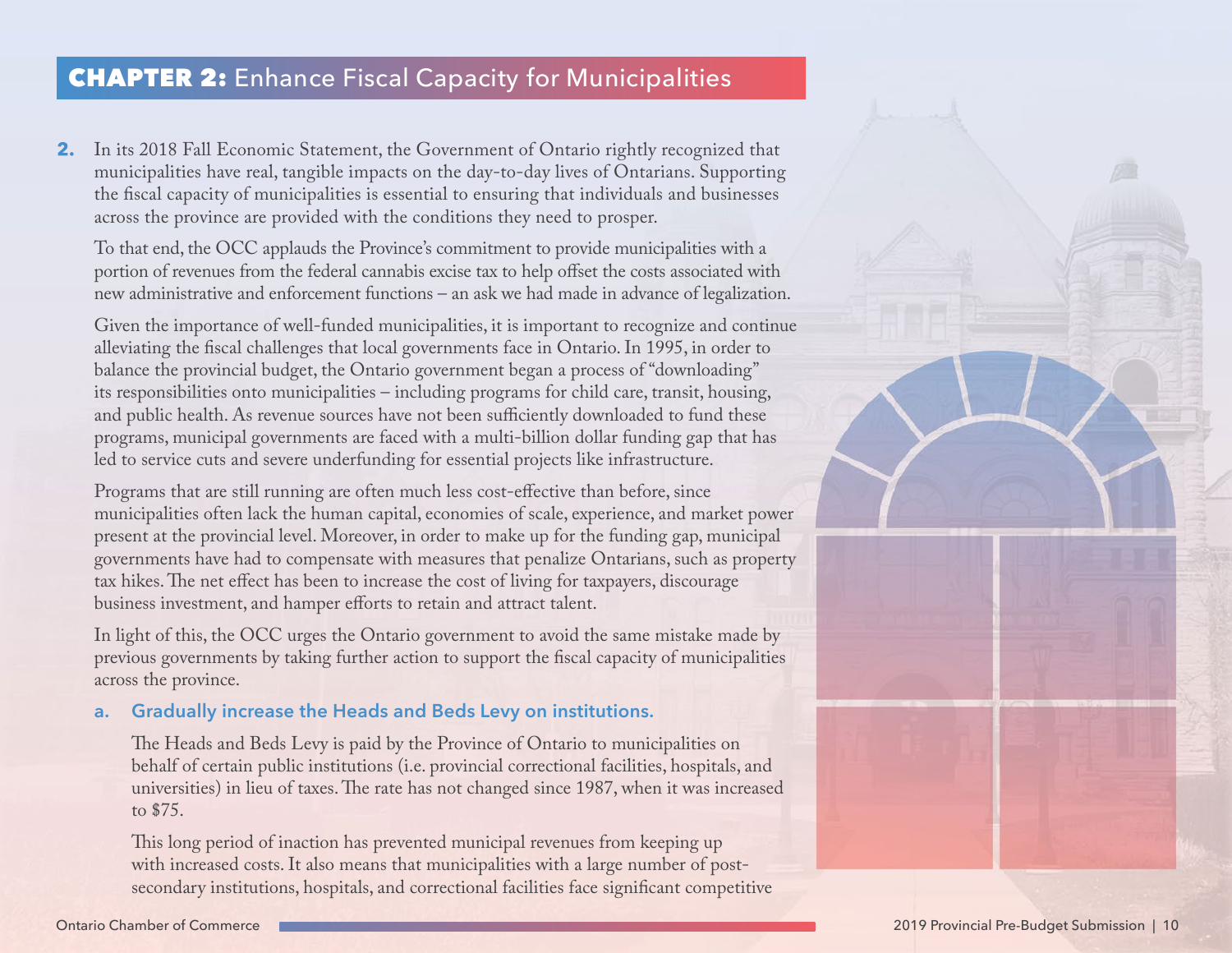disadvantages vis-à-vis other municipalities, as they are forced to make up for the increasing funding shortfall associated with those institutions.

The OCC recommends increasing the levy to \$100 per bed, then matching future increases to the Consumer Price Index. The economic impact would be immediate, as municipalities would no longer have to compensate for this lost revenue in other ways.

#### **b. Fix the interest arbitration system for fire and police services.**

The OCC and our members value the contributions that firefighters and police make to our communities. We also recognize, however, that the costs of these services have increased at over three times the rate of inflation annually since 2002, contributing to a fiscal crisis in many municipalities.<sup>11</sup>

In Ontario, interest arbitration is the legal mechanism through which emergency service personnel and municipalities resolve collective bargaining disputes. The awards granted by arbitrators are often based on comparisons to provincial–not regional–emergency services, challenging rural and remote municipalities with significantly smaller tax bases than large urban centres. In Owen Sound, for instance, 46 percent of tax dollars allocated to managing city affairs were absorbed by police and fire services in 2016.12 The OCC believes it is time to reform the system to reflect the current capacity of our municipalities to pay for increased service costs.

In addition, we recommend that the Ontario government mandate that arbitration decisions be delivered in fewer than 12 months; the current system places no limit on the length of time for which a decision can be delayed, resulting in significant inefficiencies and costs. Finally, to improve accountability and transparency, arbitrators should be required to publicly release a written explanation of their decision that indicates consideration given to the fiscal health of a community.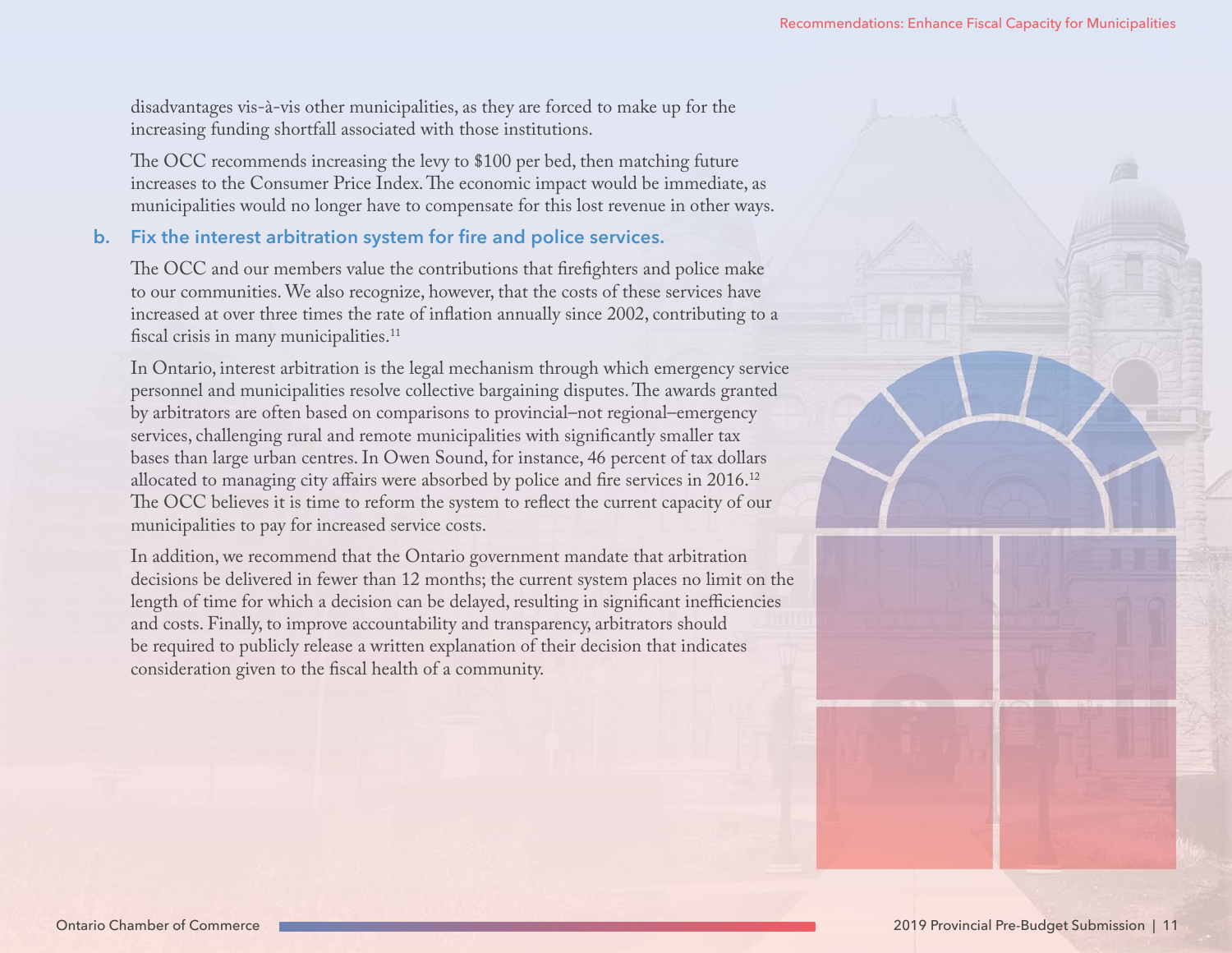In late 2018, the Government of Ontario modernized the interest arbitration system for the firefighting sector by amending the *Fire Protection and Prevention Act, 1997* as part of Bill 57, the *Restoring Trust, Transparency and Accountability Act, 2018*. The OCC applauds these amendments, which will:

- Update the system to reflect the current capacity of municipalities to pay for increased service costs;
- Improve efficiency by requiring that arbitration decisions be delivered within four months; and
- Improve accountability and transparency for taxpayers by requiring arbitrators to provide written reasons for their decisions if requested by either party.

The OCC supports these changes within the firefighting sector and encourages the Province to undertake similar reforms with police services by updating the Police Services Act, 1990. Moreover, for greater accountability to taxpayers, the OCC maintains that arbitrators should be required to release written decisions to the public following all cases.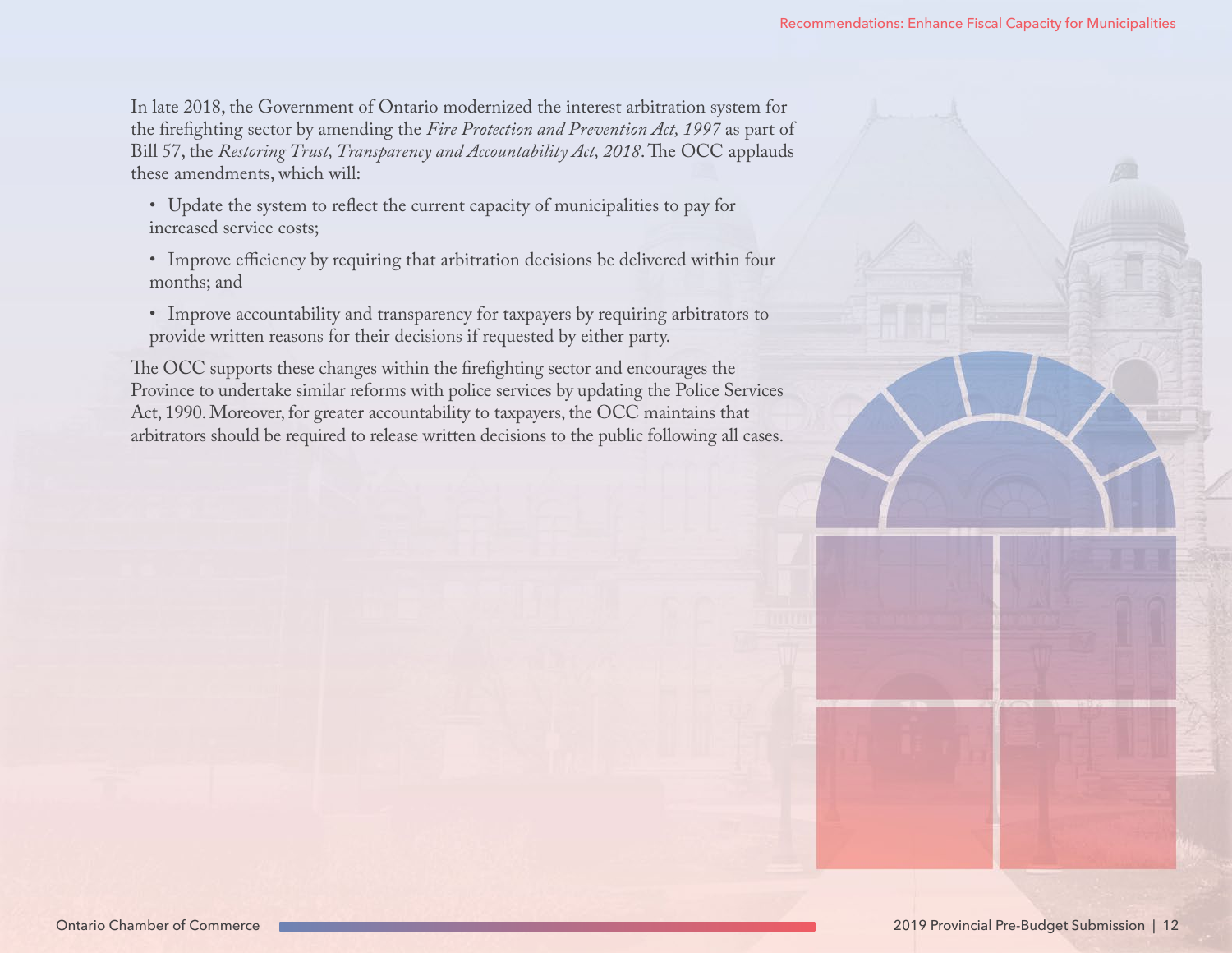### <span id="page-12-0"></span>CHAPTER 3: Address Ontario's Infrastructure Deficit

**3.** Ontario's infrastructure deficit is limiting economic development. Our underfunded transportation, utility, and telecommunications stock is keeping Ontarians away from services, information, and jobs, while preventing businesses from tapping into value chains and efficiently getting their goods and services to market. Growing demographic and environmental pressures will only add to these challenges in the future.

In the current context of fiscal restraint, it is more important than ever to deliver infrastructure projects in a way that yields the highest return on taxpayer dollars. If chosen and delivered strategically, these investments can be a powerful engine for economic growth.

The Government of Ontario has taken steps in the right direction with initiatives like *Bill 32, the Access to Natural Gas Act, 2018*. Budget 2019 should prioritize additional investments in technology and transportation infrastructure with expected long-term value. For recommendations on strengthening critical transportation infrastructure, we encourage the government to consult our recent report, *Moving Forward: Towards a Strategic Approach to Ontario's Transportation Needs (Part I)*. 13

#### **a. Leverage the private sector to expand broadband access.**

Despite large investments, tens of thousands of rural, remote, and last-mile homes and businesses in Ontario still lack adequate access to high-speed internet. This is compromising the ability of communities across the province to attract business and talent, innovate and modernize, collect important data, educate their populace, and engage with the rest of the world. In today's economy, access to high-speed internet is a basic infrastructure requirement, much like roads, bridges, and electricity. An analysis of comparator jurisdictions indicates that a 10 percent increase in household broadband penetration could accelerate economic growth by up to 1.5 percentage points.<sup>14</sup>

In its 2018 Fall Economic Statement, the Government of Ontario committed to releasing a broadband and cellular strategy in early 2019. Investing in digital infrastructure across the province is critical to our competitiveness. Of course, this must be done in a fiscally responsible way – by actively seeking out private sector investment and alternative funding sources for last-mile connectivity.

The first step should be to reclassify broadband as an investment category in order to broaden potential funding sources. Then, in partnership with other levels of government, the Province should commit to an intergovernmental 'funds matching' formula to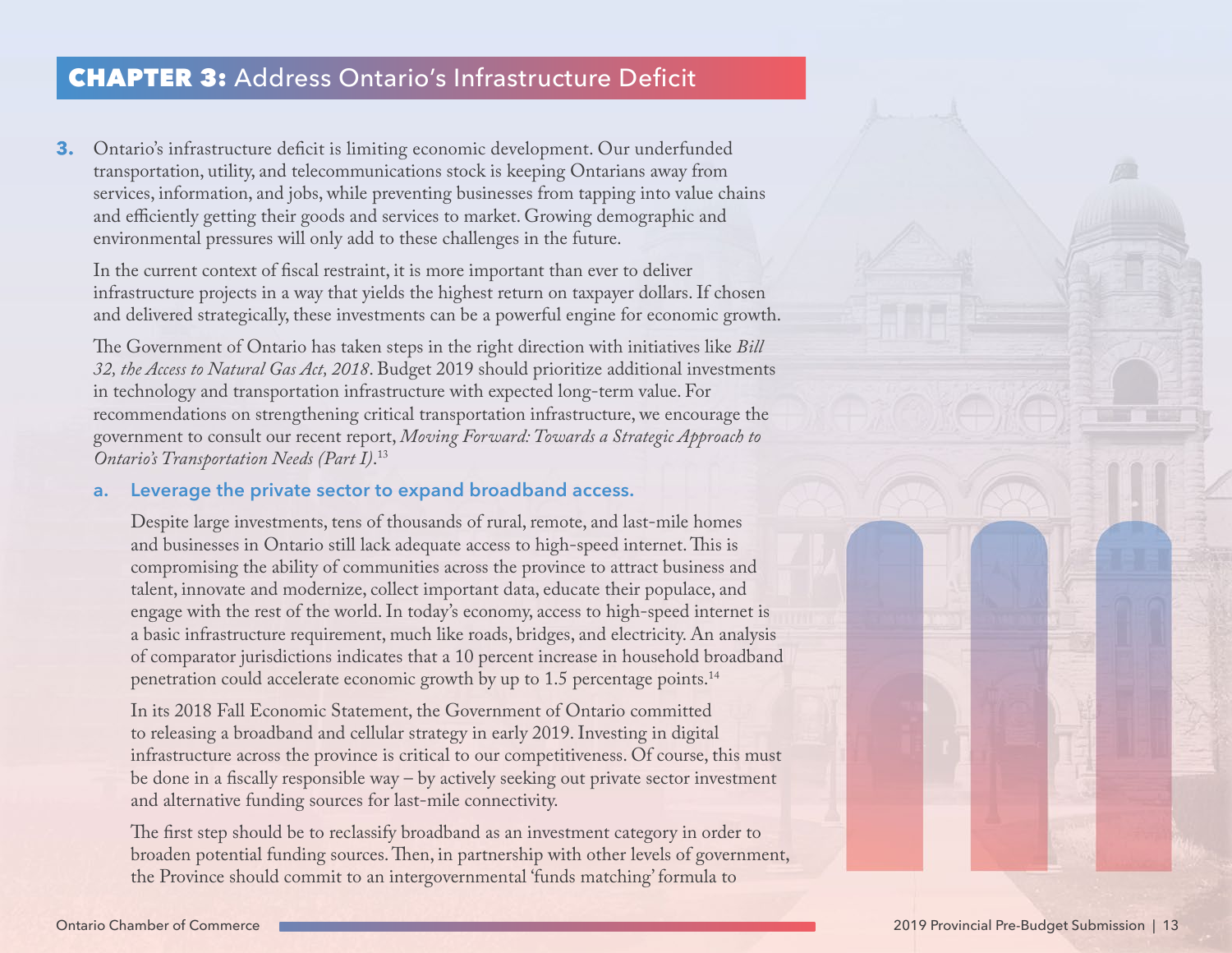incentivize accelerated private sector investment. Savings generated from Ontario's new natural gas expansion program can be allocated to this end. Existing regional bodies (including Mayors' and Wardens' groups) are well positioned to oversee the implementation of such investment and ensure responsiveness to local needs.

Ontario's broadband strategy should also identify and remove barriers to investment around building, wholesaling, leasing, and ownership of digital infrastructure. Finally, Ontario should establish targets for broadband penetration and speeds, which should be benchmarked to competitor jurisdictions. Benchmarking will ensure that broadband investments are well aligned with needs.

#### **b. Restore passenger rail in Northern Ontario by partnering with the Canada Infrastructure Bank.**

The lack of adequate transportation infrastructure in Northern Ontario is a significant barrier to economic development. In recent years, mass transit service within Northern Ontario has been significantly reduced or cancelled, limiting mobility in a region already underserved compared to the rest of the province. In 2012, the Northlander passenger rail service came to an end, followed in 2018 by the cancellation of inter-city Greyhound routes as well as those that link the North to Western Canada.

A lack of transit limits access to health care, jobs, and business opportunities for Northern communities. It also hinders development of the Ring of Fire, which has the potential to generate up to \$9.4 billion in GDP over 10 years for this province.<sup>15</sup>

In its 2018 Fall Economic Statement, the Ontario government committed to supporting economic development and job creation in the North by investing in infrastructure. Since the expansion of passenger rail in Northern Ontario would generate fare revenue, it can be funded in part by the Canada Infrastructure Bank (CIB), a Crown corporation that attracts private sector investment to fund revenue-generating infrastructure in the public interest.16 By partnering with the CIB on this project, the Ontario government would take considerable strides towards unlocking economic development opportunities in Northern Ontario–including the Ring of Fire–at an acceptable cost to Ontario taxpayers.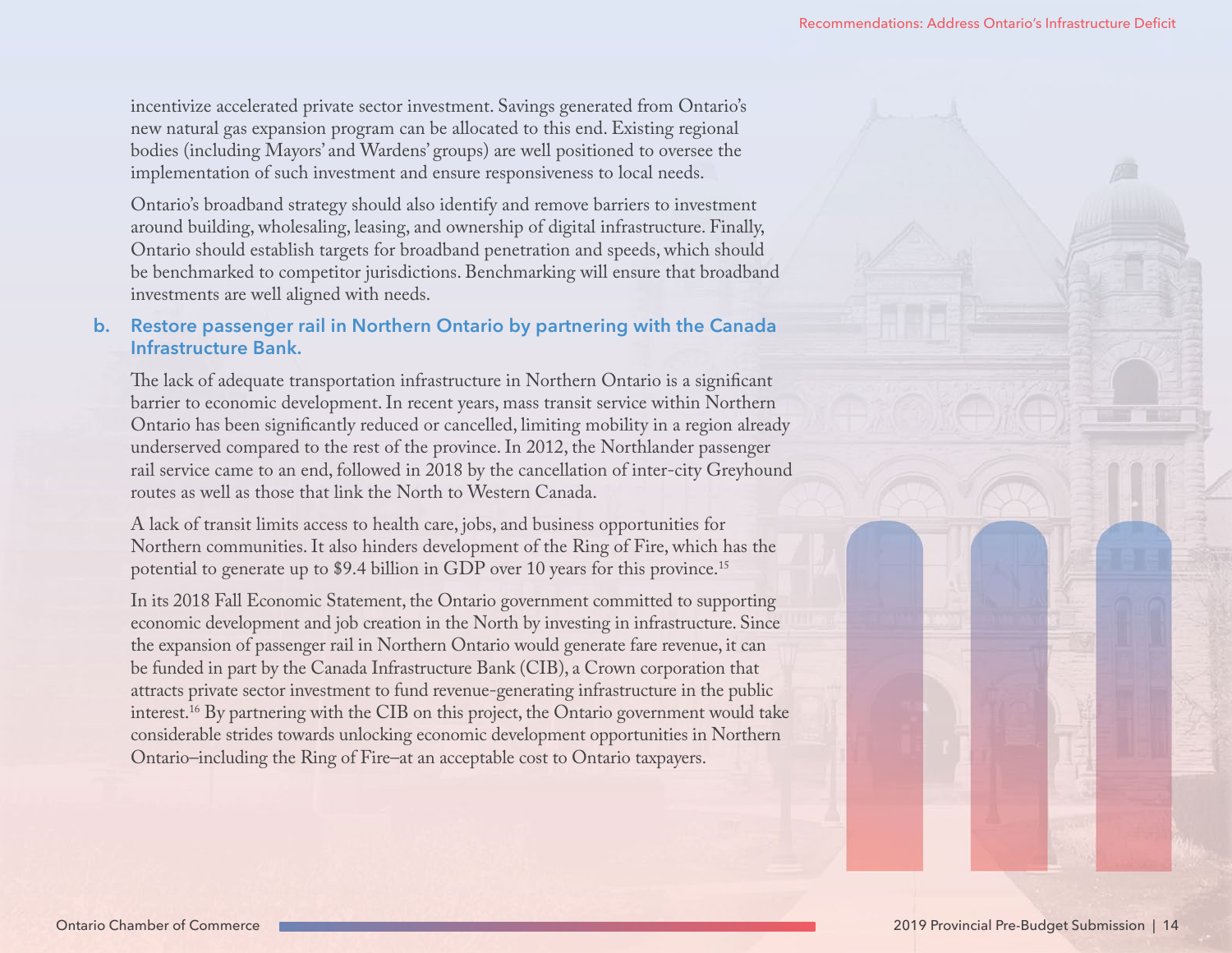### <span id="page-14-0"></span>CHAPTER 4: Adopt Sustainable Spending Models

**4.** Given the severity of Ontario's public debt, the OCC urges the Province to reconsider the approaches it takes to spending and explore adopting more fiscally sustainable models. Only then can Ontario achieve long-term fiscal balance without undermining critical investments in the economy.

Many of these reforms will require a longer timeline than what can realistically be achieved within Budget 2019. Nonetheless, it is critical that the Ontario government begin immediately to implement evidence-based spending reforms that the OCC has long called for and to undertake thorough cost-benefit assessments of other opportunities that could substantially enhance cost efficiency in the public sector.

#### **a. Use value-based procurement to more effectively spend taxpayer money.**

Public procurement is a powerful tool for government to increase cost efficiency, support small businesses, and inject innovation into its services.

The Government of Ontario's project-based, transactional approach to most procurement tends to favour short-term, low-cost purchases over long-term value creation. In *Spend Smarter, Not More: Leveraging the Power of Public Procurement*, the OCC championed the modernization of procurement practices across all government ministries.17 The report highlights six steps necessary for the successful implementation of strategic procurement.

Small and medium enterprises (SMEs) play an important role in strategic procurement. Removing barriers for SMEs to access procurement opportunities strengthens local employment, economic growth, innovation, and cluster development.

Infrastructure is one area in which a more outcomes-based approach could add tremendous value. With limited resources, decisions about what should be funded and how must be based on assessments of future costs and productivity.

One way to encourage value-based spending is to link infrastructure funding to municipal asset management plans. Asset management planning ensures that municipalities take a long-term perspective on infrastructure spending to optimize investments, better manage risk, and consider the impact of climate shocks. It also generates cost savings by helping decision-makers spot deterioration early on and act to rehabilitate or renew assets.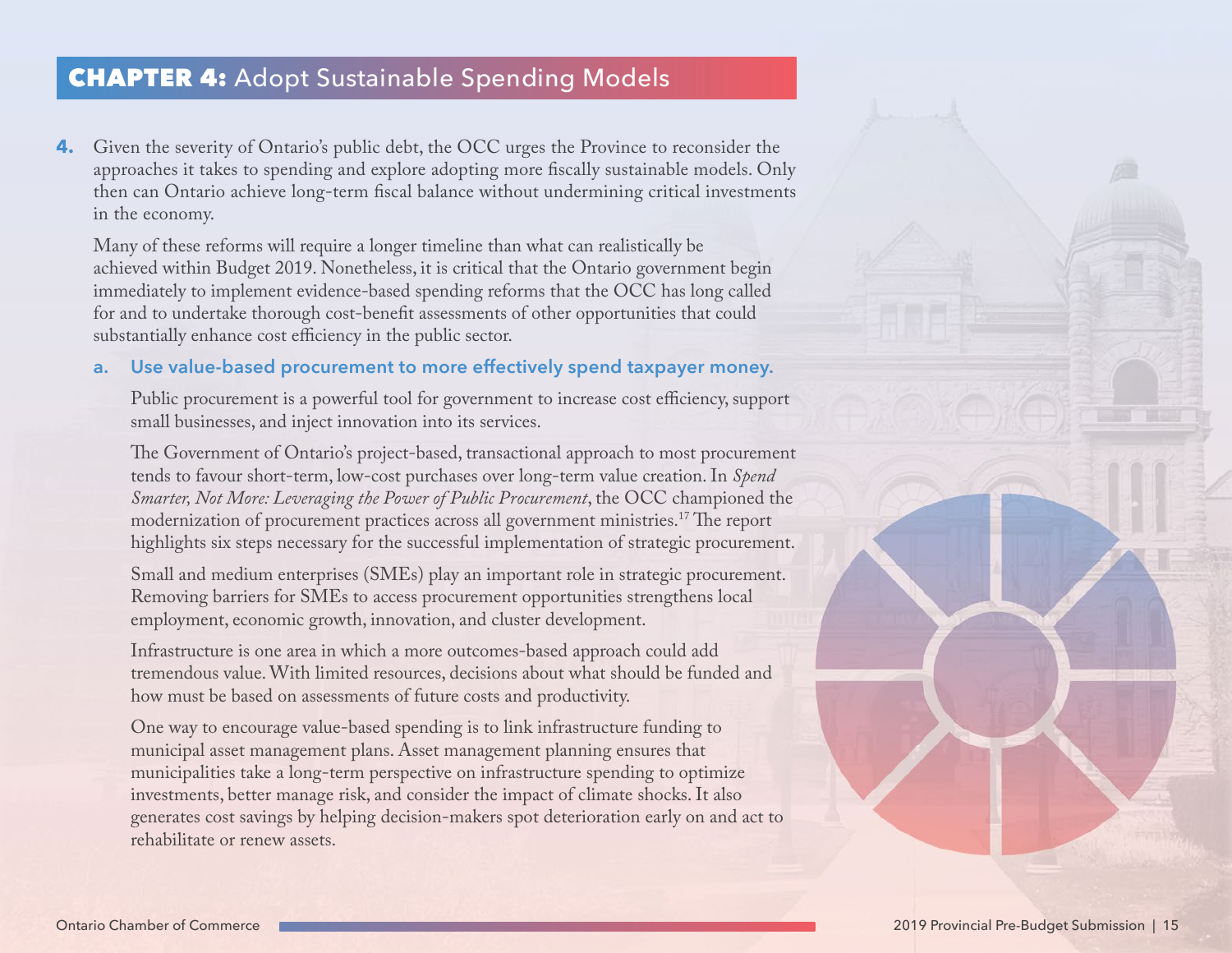Tremendous opportunities also exist to reform Ontario's health care system, a sector worth a more than \$55 billion that is, in many cases, not driven by the real needs of patients and health care professionals. The OCC's report, *Prescription for Partnership: How New Models of Collaboration in Health Care Can Make Outcomes a Priority*, provides a practical, evidence-based commissioning toolkit for government to adopt value-based procurement and service delivery into Ontario's health care system.<sup>18</sup> Unlocking system-wide efficiencies through procurement reform is critical to ending hallway health care in Ontario.

Strategic procurement also involves enhanced collaboration with the private sector through the use of alternative financing and service delivery models. Welldesigned public-private partnerships can overcome many of the challenges related to underfunding, timing delays, and risk aversion that currently plague the administration of many public programs and services in Ontario. The cost savings produced by such reforms could have a more significant impact on deficit reduction than spending cuts or revenue-generating schemes.

The Government of Ontario should empower payers within the public sector to explore non-traditional means of partnership, procurement, and contracting with vendors. Innovative approaches to consider include:

- Commissioning;
- Risk-sharing and/or performance-based agreements;
- Joint ventures;
- Integration contracts;
- Public sector mutuals:
- Delegated administrative authorities;
- Choice-based (voucher) systems; and
- Social impact bonds.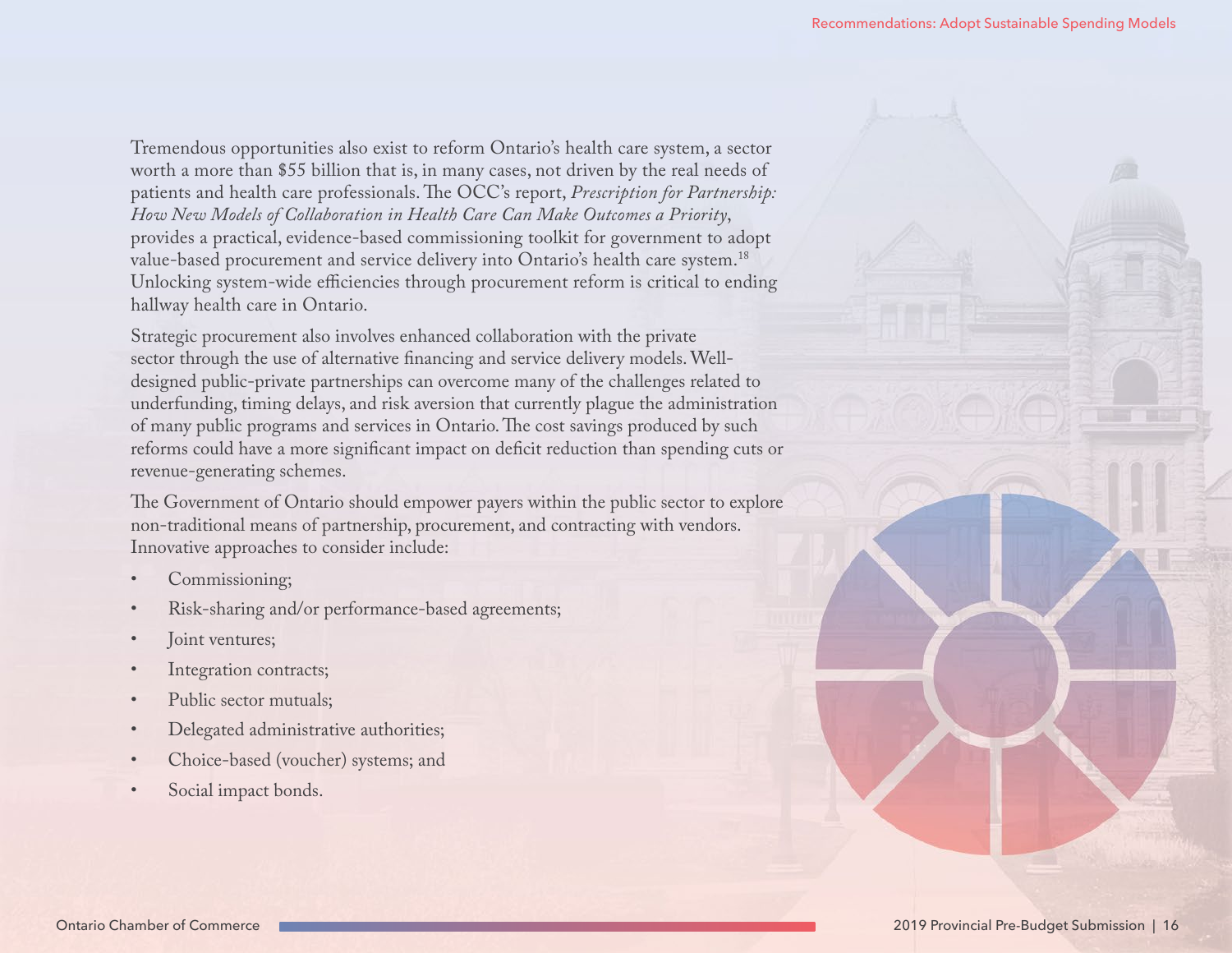#### **b. Implement user-pay models and means testing for certain government services.**

Reducing Ontario's debt in a timely manner will require new solutions to delivering public services. In addition to value-based procurement, we encourage the government to consider user-pay and means testing models for certain government programs as a way to continue providing existing service levels at a lower cost to Ontario taxpayers.

User-pay models involve collecting fees from end users, which are used to partially or fully cover service costs. In addition to reducing the fiscal burden on taxpayers, user fees help regulate and mitigate unnecessary or fraudulent demand and encourage more efficient use of available services.

Means testing models restrict eligibility and/or adjust the costs that service users pay based on financial need. Currently, many public services are available to all Ontarians at the same cost (or no cost), despite significant variation in households' financial means.

Several OECD countries use user-pay and means testing models to deliver public programs and services effectively. The Australian government, for example, decided to integrate means testing into residential aged care as part of a reform package. In the context of an aging population similar to that of Ontario, this has allowed Australia to build a more fiscally sustainable residential care system.

The line-by-line review undertaken by EY Canada earlier this year noted that the Ontario government funds a number of programs that could be suitable for means testing. While core programs should continue to be universal, relying more on user-pay and/or means testing would ensure that government funding is directed to those that need it most. These models allow government to continue providing services to the people of Ontario without adding to an already high level of public debt.

When considering whether to adopt these approaches, however, we urge the Ontario government to factor in the added administrative costs required to implement and enforce costs to users, particularly when there is a requirement to demonstrate level of need. Service delivery must be done in a way that is fair, transparent, and cost effective.

#### **c. Direct business support to where it is needed most.**

Supporting businesses is an important means for the Ontario government to foster economic development and job creation across the province. It is in everyone's best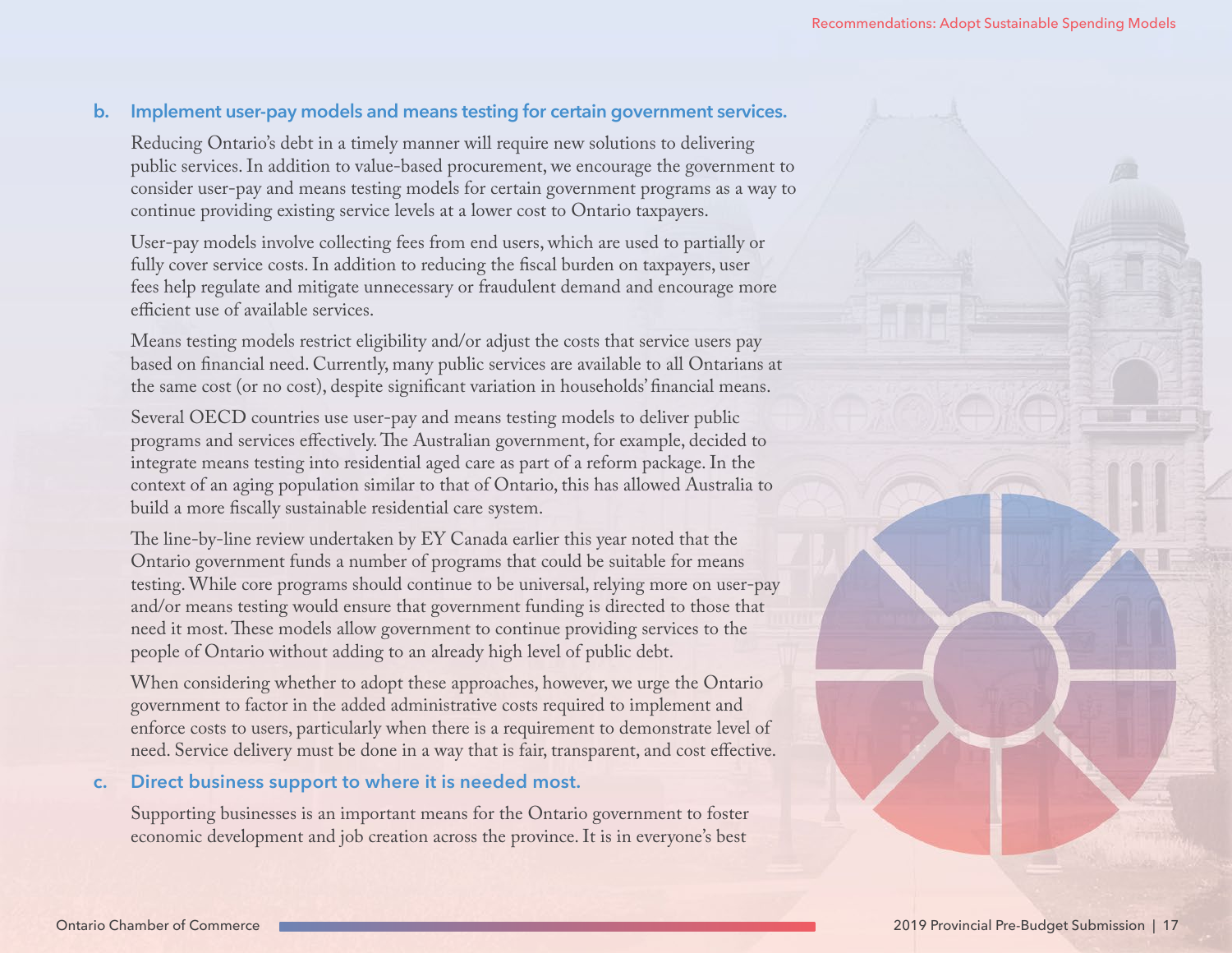interests that business tax incentives, training programs, and grants are effective and making good use of taxpayer dollars.

Currently, there may be opportunities to improve the value of existing business supports. Following a recommendation made by EY Canada, the Ontario government announced in its 2018 Fall Economic Statement that it will undertake a review of all business support programs to determine their effectiveness, value for money, and sustainability.

The OCC welcomes this decision. We encourage the government to undertake this review in close collaboration with industry, which is well positioned to help clarify whether business supports are creating the intended value for our economy and to identify opportunities to make them more effective.

Currently, more than half Ontario's business support initiatives provide firms with resources to increase their general inputs (financial assistance, and human and physical capital), while fewer programs support those factors known to increase firm size and productivity, such as export capacity.19 Reorienting some of these initiatives can be one way to create more value under fiscal restraint.

Additionally, we recommend looking at whether the existing programs are the best means to achieve the desired outcomes. In some cases, it may be more appropriate to reduce red tape, connect businesses with available resources, or use other tools to fulfill the underlying rationale.

Finally, where grants are deemed to be the most appropriate policy mechanism, consider establishing specific and transparent return on investment thresholds to ensure that funds are directed to where they are most helpful. Simply put, require that projects produce a minimum level of incremental economic value before funding them through the business support budget.

#### **d. Leverage technology to increase public sector cost efficiency.**

Another means to improve long-term fiscal sustainability is to make greater use of technology to alleviate inefficiencies in the delivery of programs and services. Two examples are digital health and regulatory compliance:

#### **Digital health**

Within the health care system, digital health tools make patient-provider interactions more effective and prevent individuals from falling through the cracks as they are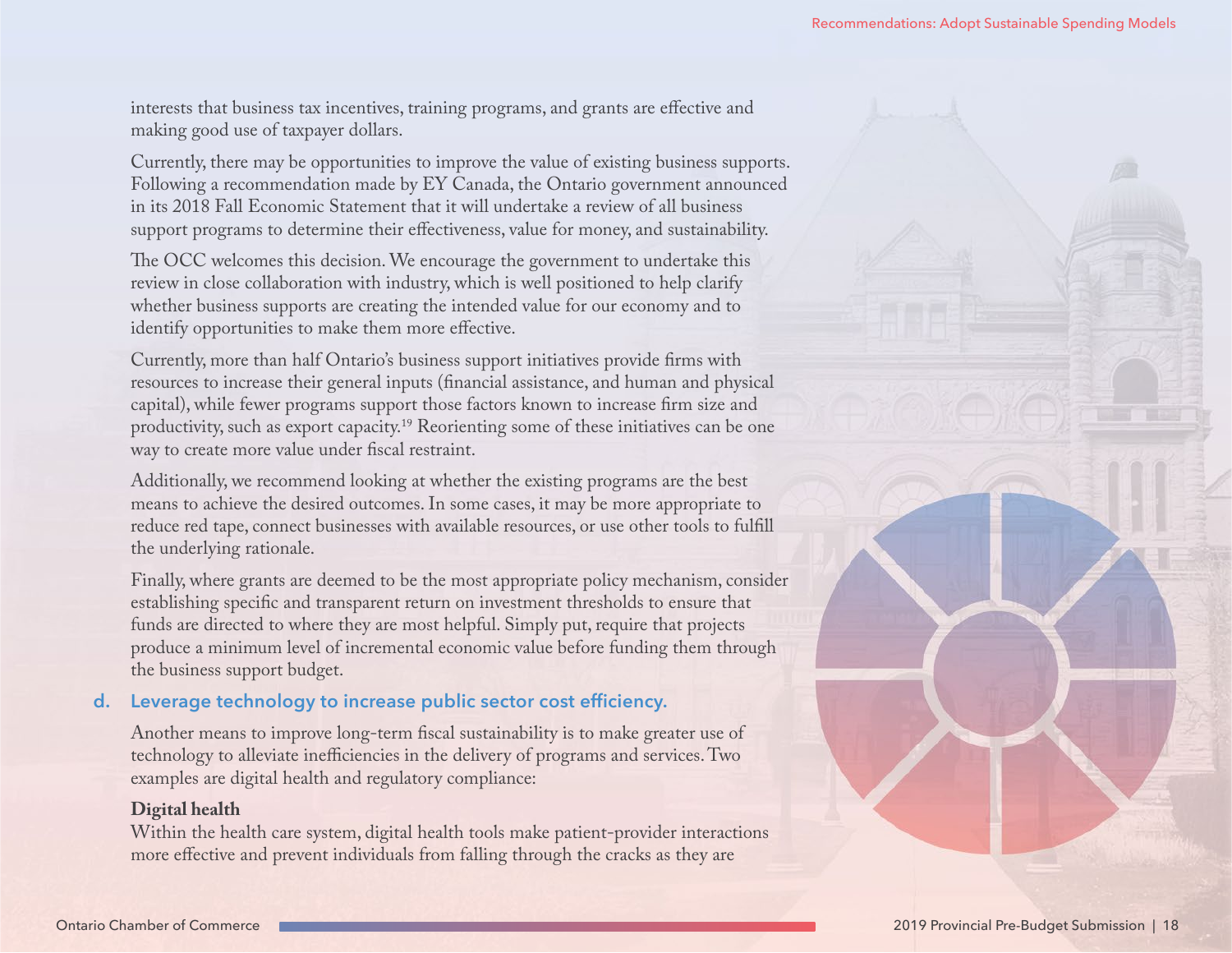transferred from one care provider to another. From a spending perspective, digital tools reduce the costs associated with a poor continuum of care, such as unnecessary duplication of medical tests.

#### **Regulatory compliance**

Complying with regulation can be expensive and time consuming, both for businesses and government agencies tasked with assessing such compliance. Technology-driven solutions have the potential to create a more modern regulatory regime with long-term cost savings across government, while enhancing business competitiveness and economic productivity.

At the simplest level, this means replacing paperwork with electronic forms where possible. The introduction of Bill 50, the *Cutting Red Tape for Motor Vehicle Dealers Act, 2018*, was a step in the right direction; when implemented, this act will allow certain auto dealers to license vehicles electronically.

More substantial reforms could include the use of artificial intelligence to assist with compliance assessments, video and machine learning to replace physical monitoring of sites, and blockchain to track proof-of-process.

As a first step, the OCC recommends working with industries and jurisdictions that use technology-driven compliance systems to identify worthwhile opportunities. Costbenefit analyses should be used to estimate long-term impacts on Ontario's finances and to develop evidence-based solutions that are appropriate for Ontario.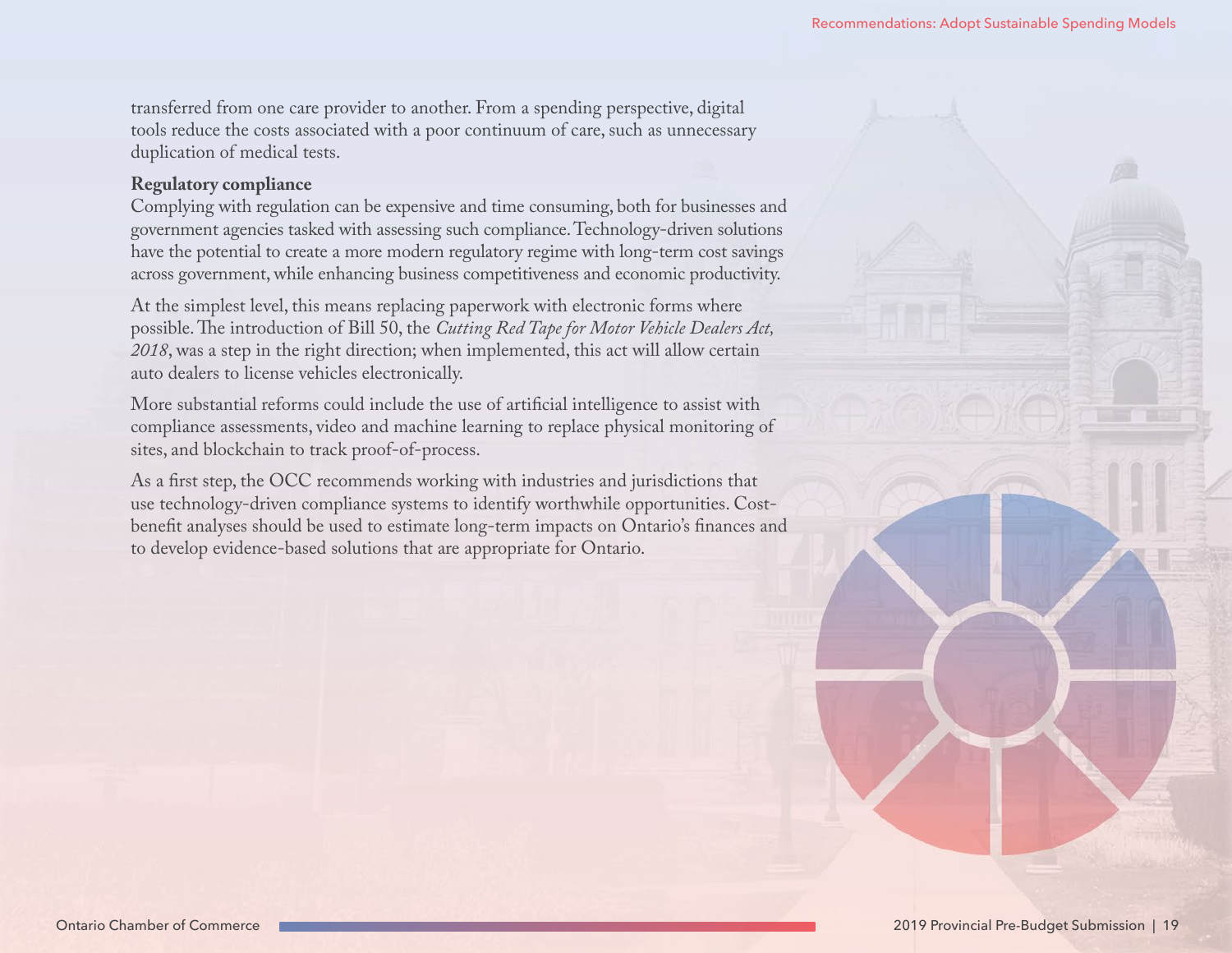# <span id="page-19-0"></span>CONCLUSION

As decision-makers in the public and private sector place greater emphasis on Ontario's economic growth and prosperity, effective fiscal policies are perhaps more important than ever. Sound spending and taxation will be key to furthering our province's competitiveness.

The OCC's 2019 Pre-Budget Submission provides thirteen pragmatic recommendations for the upcoming provincial budget that are designed to strengthen the province's economic position, while pursuing fiscal balance. These recommendations were developed thoughtfully from the perspective of Ontario business, with the shared interest of bringing prosperity to all Ontarians.

We look forward to Budget 2019 and continuing to work with the Government of Ontario in support of evidence-based policies that drive growth and prosperity across the province.